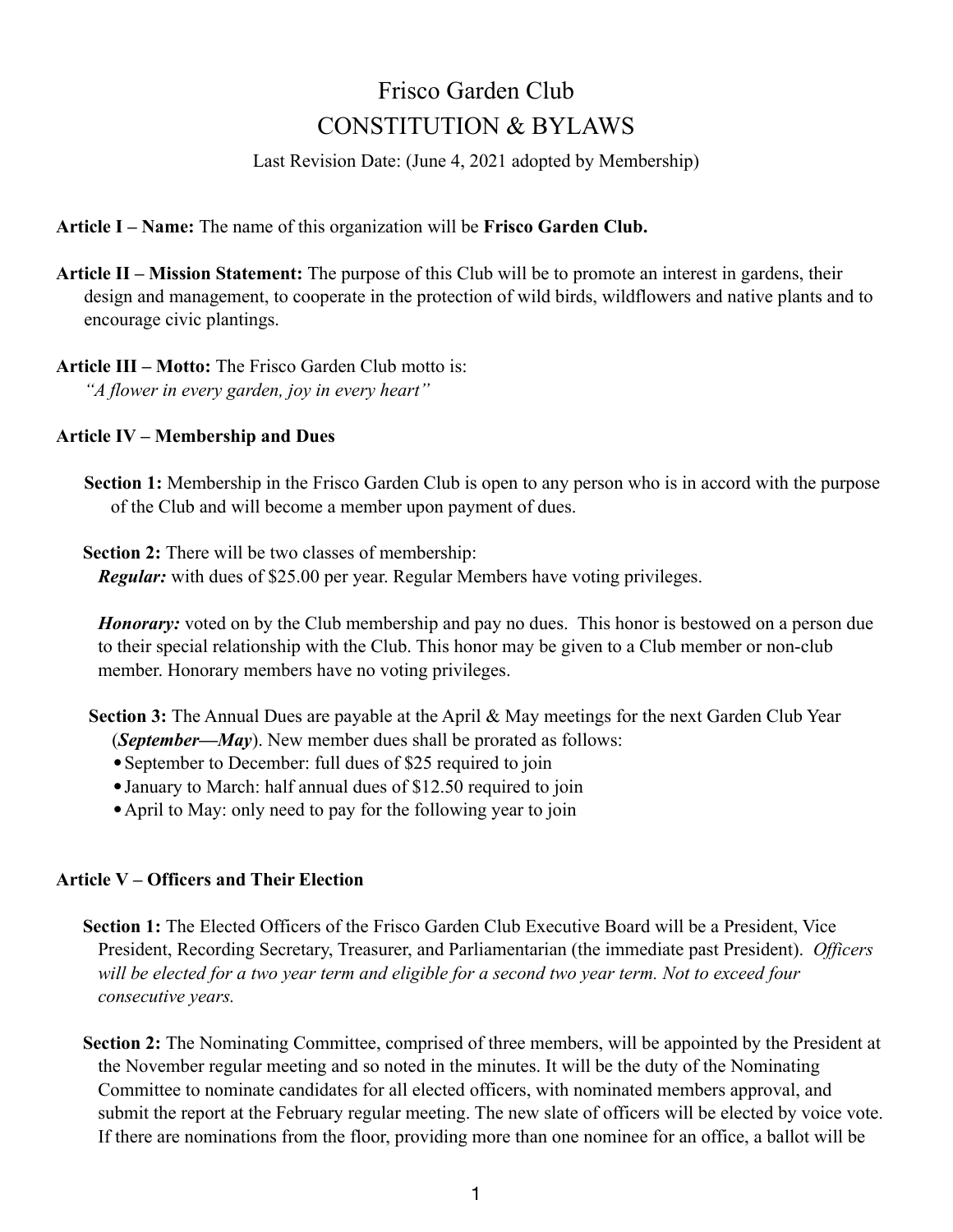used.

**Section 3:** Officers will be elected at the March meeting, be installed at the May meeting, and assume their duties upon installation.

## **Article VI – Regular Meetings**

- **Section 1:** The regular meetings of the Frisco Garden Club will be the third Tuesday of each month, unless otherwise notified, except during the months of June, July and August. Meeting time is 10:00 am. Meetings are open to the public with prior notification and proper reservations.
- **Section 2:** One third of regular membership will constitute a quorum at a regular meeting.

# **Article VII – Duties of Officers**

- **Section 1:** The President will preside at all regular meetings of the Garden Club. The President will be exofficio member of all committees except the Nominating Committee and will appoint the chairperson of all committees and standing committees. The President will fill all vacancies with the approval of the Executive Board.
- **Section 2:** The Vice President will be in charge of programs for the year and will present a program schedule for the yearbook. In the absence of the President, the Vice President will serve in that capacity.
	- **Section 3:** The Recording Secretary will be responsible for recording the minutes of all meetings, reading all correspondence, and conducting all correspondence as directed by the President.
	- **Section 4:** The Treasurer will be responsible for receipts and expenditures of all funds and will keep an accurate record of all financial affairs/electronic banking of the Garden Club. If the Club chooses (by a majority rule vote), the Secretary and Treasurer offices may be combined.
	- **Section 5:** The Parliamentarian will be prepared to advise on all points of parliamentary procedure when called upon by the chair and/or membership. The Parliamentarian will serve as a member of the Revision Committee and will incorporate into the bylaws and standing rules all changes voted on by the Club.

## **Article VIII – The Executive Board\***

**Section 1:** The Executive Board will be the President, Vice President, Recording Secretary, Treasurer, and Parliamentarian. This Executive Board will transact general business as required; consider all questions of policy, and present recommendations to the Club for action.

**Section 2:** A simple majority of the Executive Board will constitute a quorum.

# **Article IX – General Board/ Committee Chairpersons\***

**Section 1:** The General Board will be comprised of the Reservation Secretary, Historian, Membership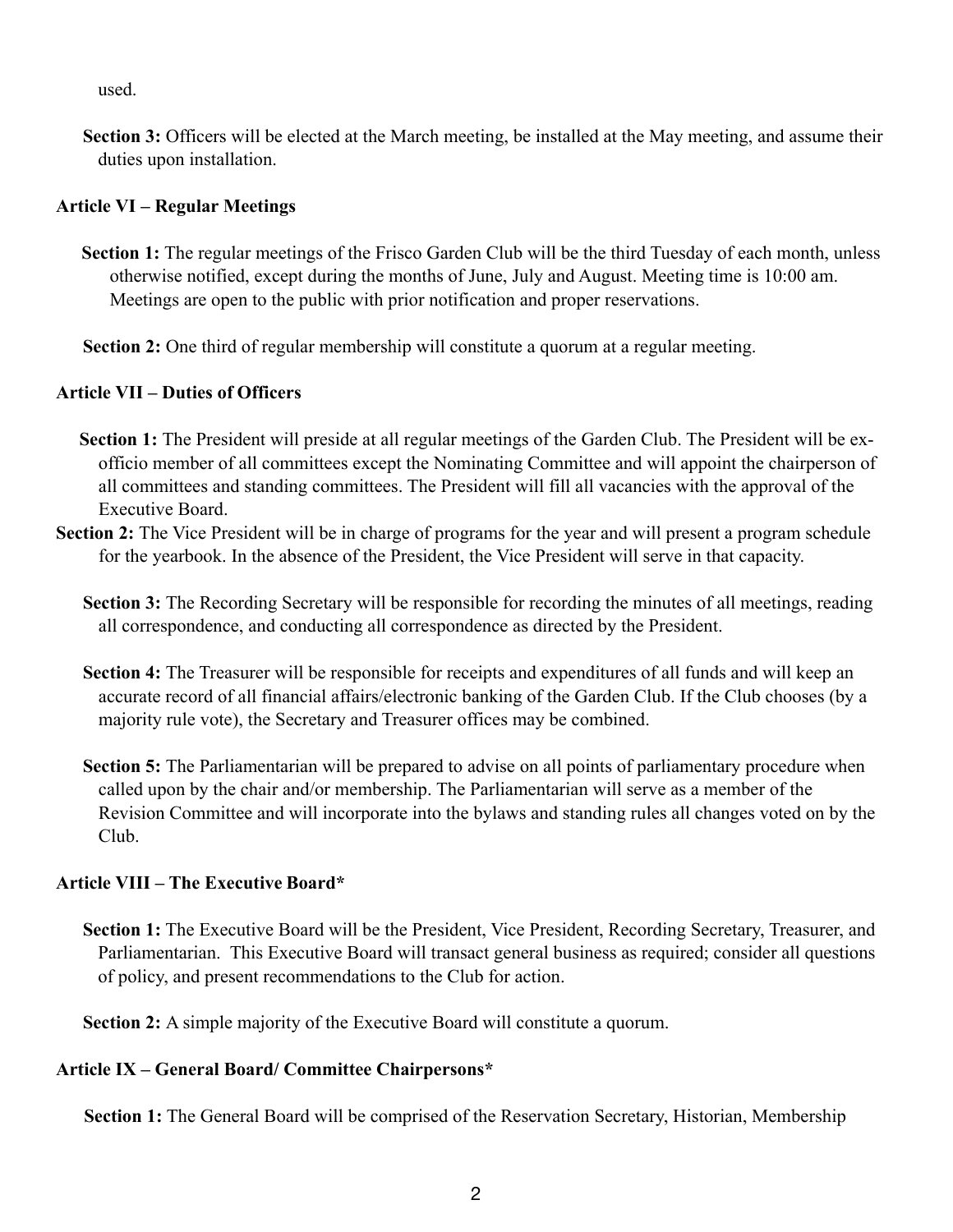Coordinator, Member Advisor, and Member At Large. The General Board is a body that provides nonbinding, strategic advice to the Executive Board.

- a) The Reservation Secretary will (via email and/or phone calls) remind members of the next Club meeting, advising members of the cost of the meeting luncheon, and requesting members to make their reservations by a certain date and time. After receiving the requested reservations, this secretary will advise the meeting/luncheon Club delegate of the number of reservations required.
- b) The Historian will compile the history of the Frisco Garden Club in written form and, at the end of the Club year, add a copy of the report to the Club year's minutes.
- c) Membership Coordinator will be the Membership Committee Chairperson or a designee from the Membership Committee.
- d) Member Advisor A Club Member in good standing with at least five years experience in the Frisco Garden Club and having served on a prior board or as committee chair. The Member Advisor will attend Board meetings and give input. The President appoints this position from volunteers that meet the criteria.
- e) Member at Large A Club Member in good standing who wishes to serve with fresh perspective, preferably with less than five years Frisco Garden Club experience. The Member-at-Large will attend Board meetings and suggest ideas for the club. This member is a volunteer, appointed at the suggestion of the Executive Board.
- **Section 2:** General Board Officers will be volunteers, appointed by the described elected board member(s) and slated at the May meeting. There are no term limits for these officers. These officers serve at the pleasure of the President.
- **Section 3:** Committee Chairpersons must notify the President of any scheduled committee meetings. Submit project description/ plan/ budget before August 1, of each year. There are no term limits for Committee Chairs. The Chairpersons are volunteers that serve at the pleasure of the President.

\*ALL BOARD MEMBERS AND COMMITTEE CHAIRS ARE RECOMMENDED TO KEEP A NOTEBOOK OF DUTIES TO BE PASSED TO THEIR REPLACEMENT.

## **Article X – Electronic Communication**

- **Section 1:** The Club will consider as acceptable and viable electronic (via Internet) communications (regular postal mail to Club members without Internet) to keep Club members apprised and informed of Club activities and information.
	- a) Electronic correspondences should be limited, and with the express permission of the President.
	- b) Club members are restricted from initializing mass emails and /or using membership rolls for/as business mailing lists.
- **Section 2**: Electronic voting will be emailed to all current regular voting members with email addresses. This electronic correspondence will contain instructions and the deadline by which to respond. Regular Members without email will be contacted for vote by telephone. Votes will be tabulated at the posted deadline (at least 30 days from initial posting) the voted issue will pass with two-thirds of the regular membership at the end of deadline date.